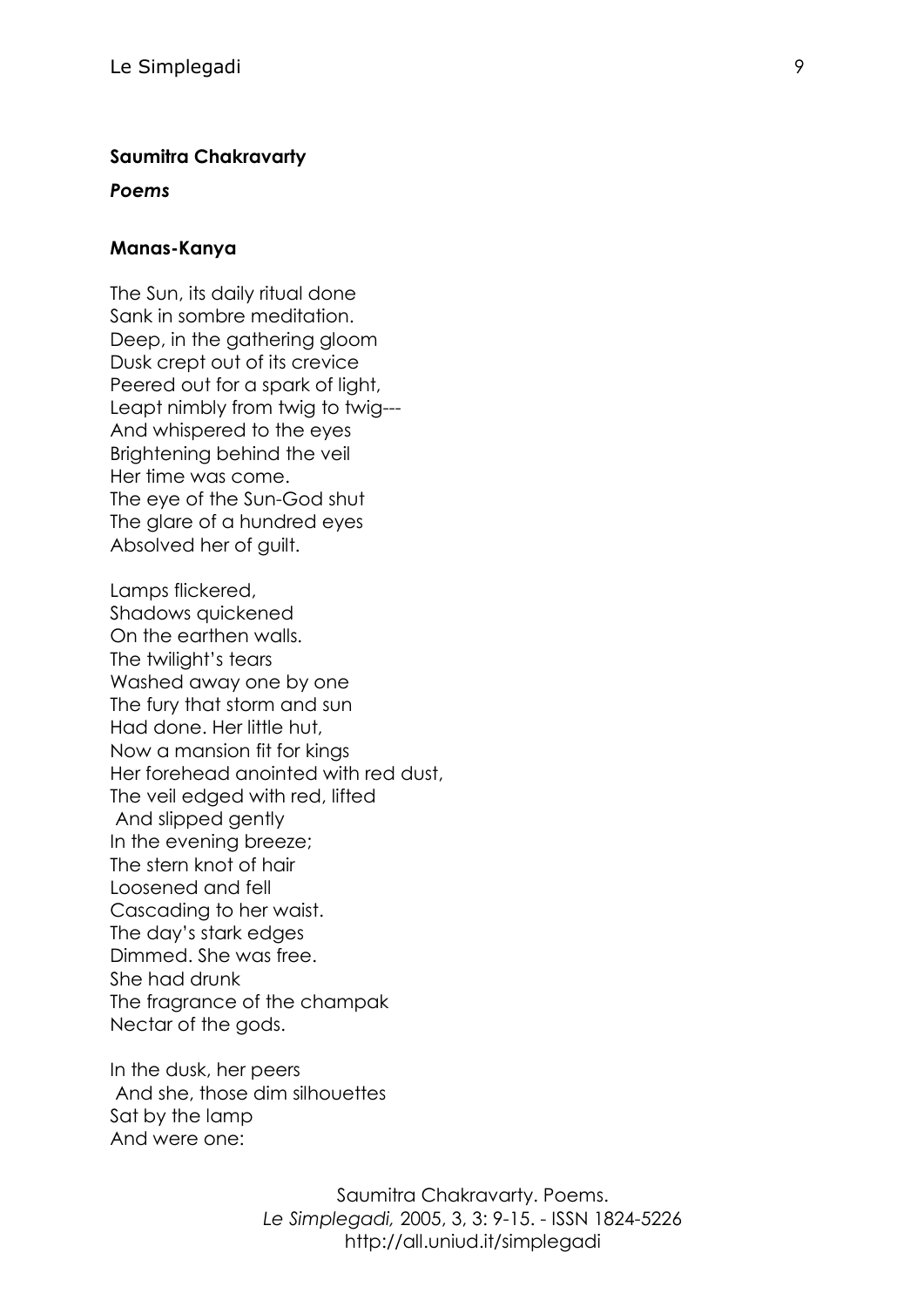One with the gathering dusk One with the hope Of the autumnal moon Rising in their breast.

She, of the female form Of her essence they had drunk. In the lamplight--- She was a goddess, tender-eyed. Saviour, grain-giver, Absolved of the fury of the Sun.

She was theirs A goddess of myth and lore Softly come to them Cloaked in dusk. She was Lakshmi, She was Manasa, Sheetala Chandi---a Woman Alighted from her altar Freed from the rituals of men. She was theirs In the paeans they sang, She was theirs In simple worship, The meagre offering of work-stained hands. She was theirs In the dreams they wove Like the shadows flickering On lamp-lit walls. She was theirs In fears forgotten And life's labours done. She was theirs In the shadow of evening And the Autumnal moon In the sky. She was theirs When the barren fields Hid their wombs in the dark And gaunt spectres Fled away into the night.

But the Sun would arise His lustre, the shadows dispel. The little lamp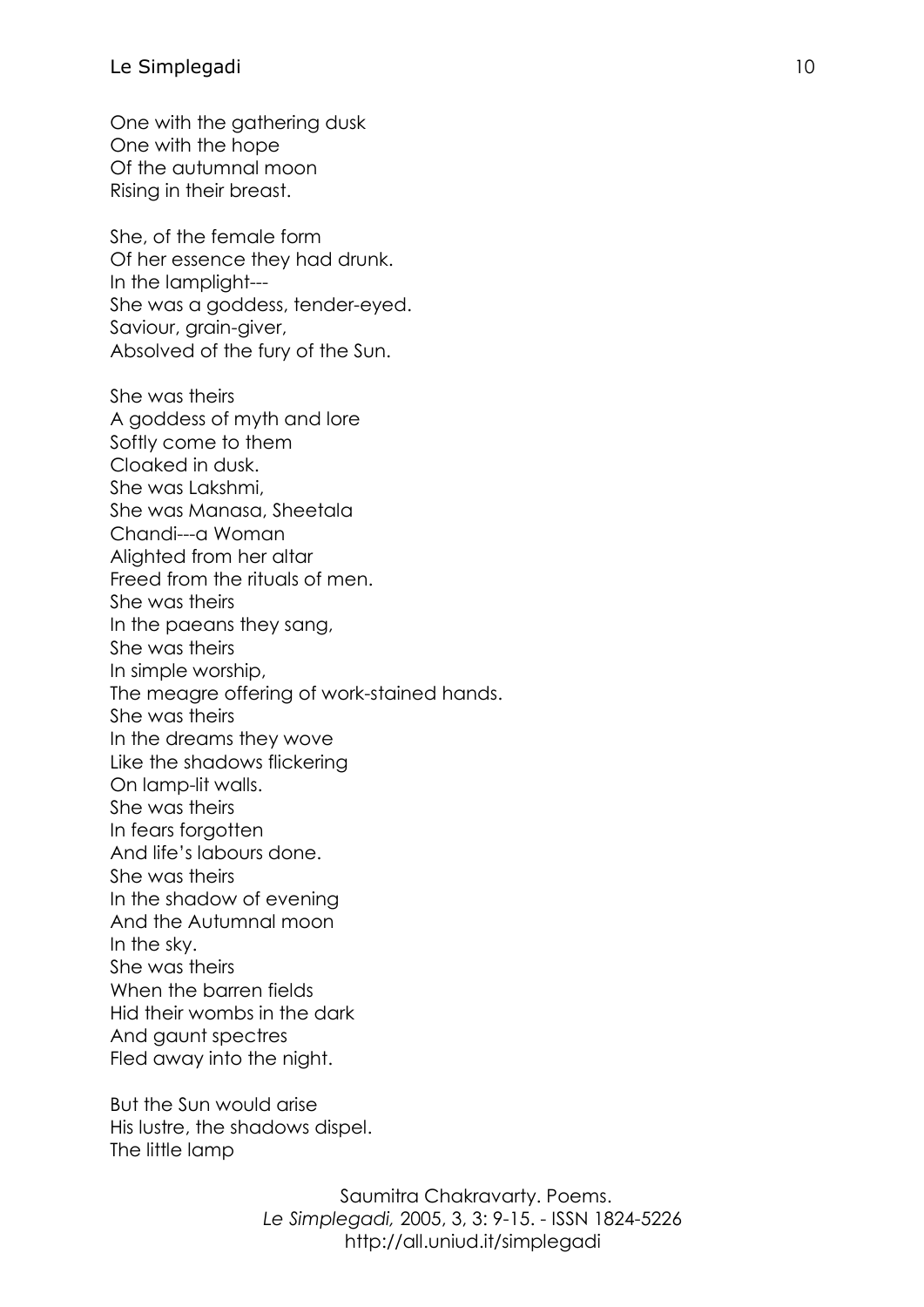Wind up its dreams, Its fantasies, one by one. And she, her head would bend Her dreams gone; The female essence Her totem of hope, Her secret talisman of fear--- Slipping through her fingers Myth, lore and paean Stilled upon her lips, Would, her goddess, find Safe in its niche, High up in its altar, Locked in its mask of Beauty--- Consort, seed, dream-daughter To the host of gods, Slayer of male demons Ten-armed--- For the three worlds of men.

## **The Last Requiem**

The dull strokes Of the woodcutter's axe Rose and fell. Rose and fell, Like a woman keening, Beating her breast in pain.

In the forest clearing The tree, stoic and mute Watched in silent farewell His hoary limbs, Fall one by one At his feet. A giant heap Hid the coiled story Of his birth

Under mounds of earth, Hid the sad saga Of spent stories And tales untold. Once he was home, Hearth and husband To virgins of the village: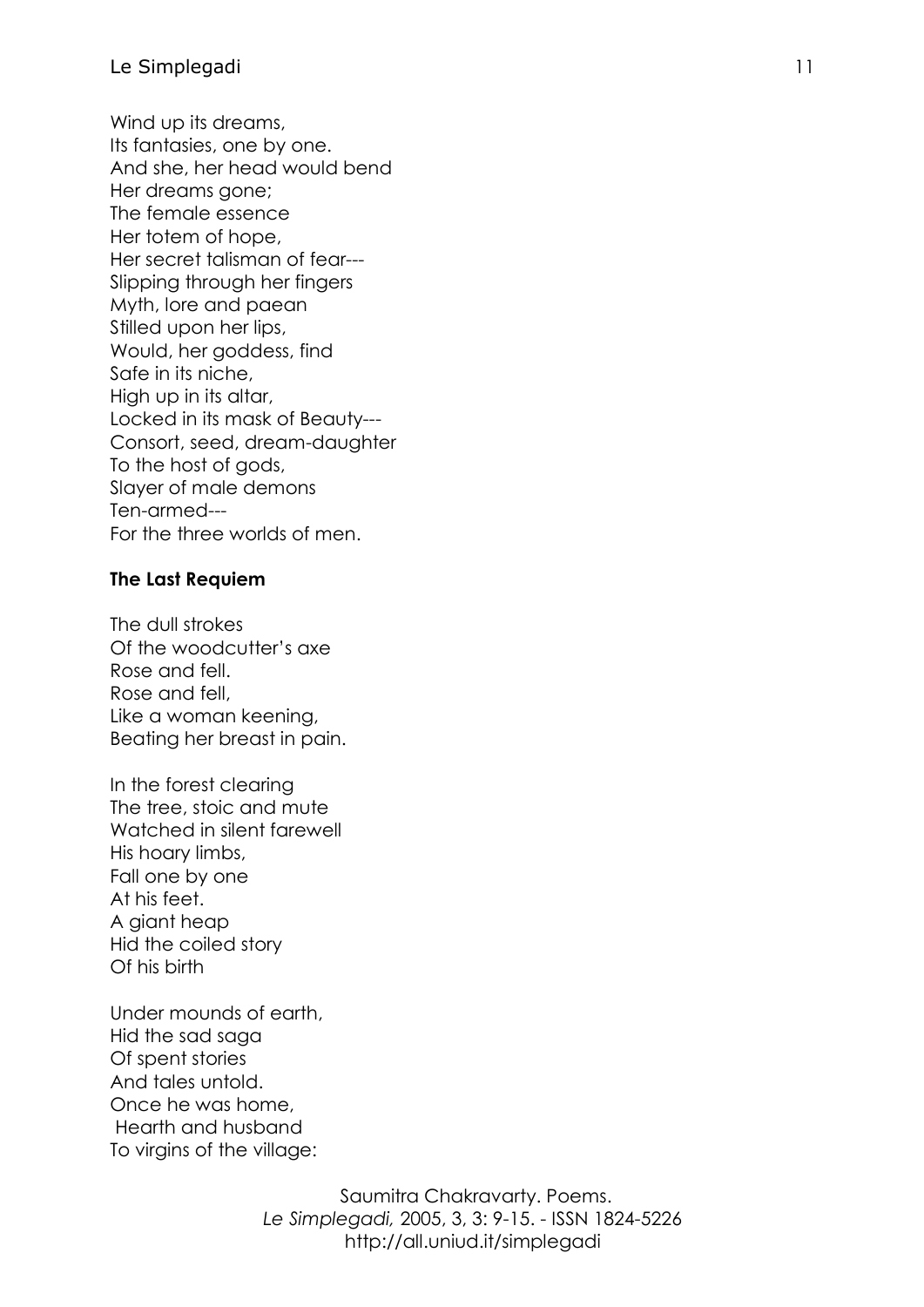The inexhaustible essence Of the eternal male That took and gave: Embraced and surrendered His chastity unsullied; Like Mother Earth's In her union with the sky.

The virgins of the village, Seed-bearers of a vanishing race Embraced him in first flush Of innocent surrender; Their ritual done, They found a mate To quench their human thirst: The tree smiled and understood His blossoms rained down Like stars shining in The dark of their coiled tresses.

They drank his oozing fruit And swirled in ecstasy. In hunger he gave to them, In famine, their proud head unbent. In the dark of evening He was the light of their lamp.

In worship, they brought To him, their offerings Their offerings, forest-fed. Their simple worship Gods of altar and temple Would never bless. In death, their last sigh Heaved in his embrace, Their black bodies Slept in his embrace.

They were gone. Ages long ago, they had fled. The forest vibrated no more With dancing feet, Glowed no more With dust of red and green. The chanting voices, the hymns On betel-stained lips,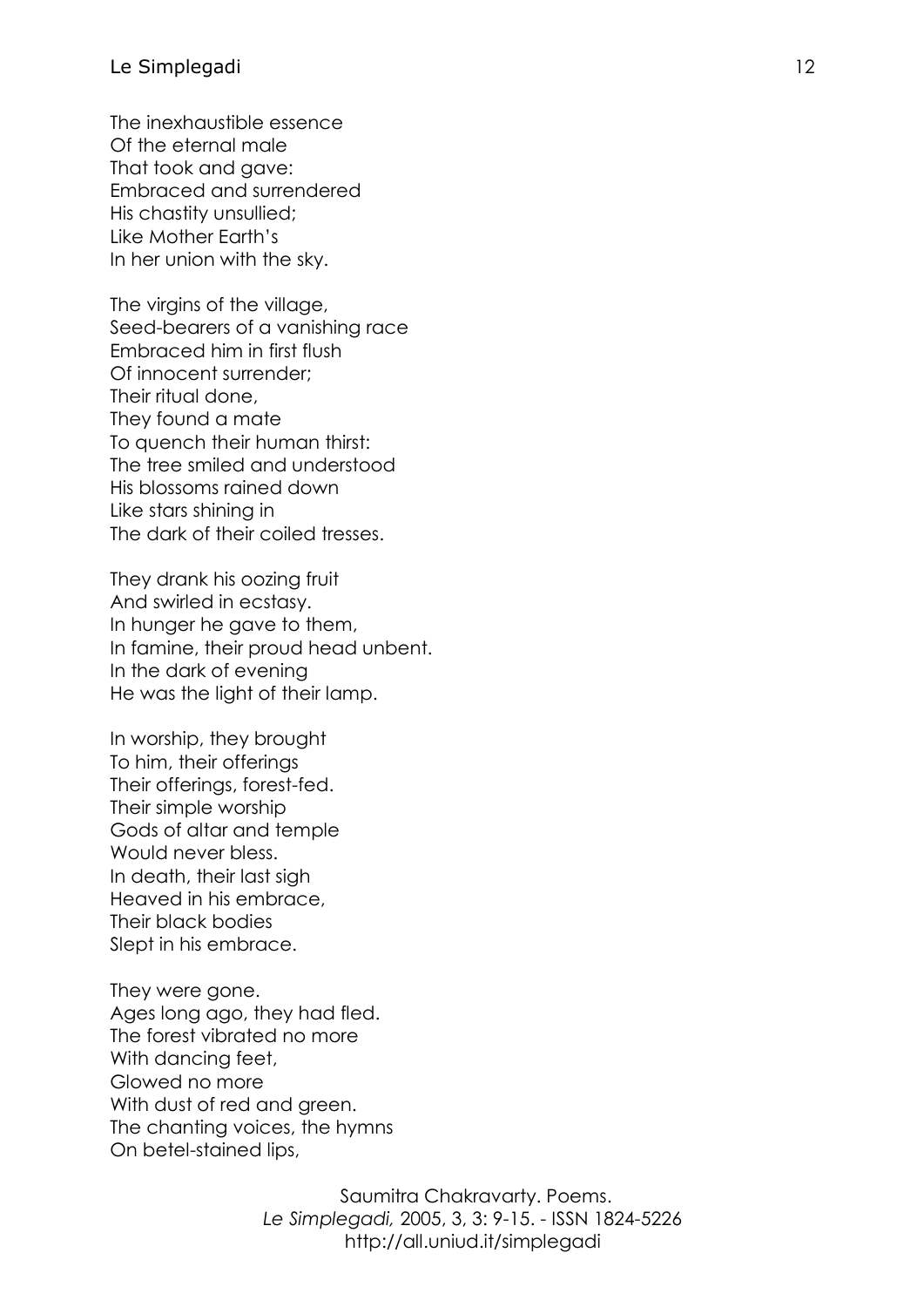## Le Simplegadi and a strategic strategies and a strategic strategies and a strategies of  $\sim$  13

Were still, ages long ago. Hunger, famine, Sickness, the lure of lights Brighter than his, Oil-lit, on earthen walls, Had snatched them From his dark embrace.

Now, his time was come. He looked down and sighed--- Sighed, with the ghosts Melting away, one by one In the hush of legendry, His limbs falling In the giant heap At his feet. The axe rose and fell, Rose and fell.

A small string of beads An offering, long-forgotten Of a village virgin, The tree had clasped To his hoary breast, Fell and spilt Like drops of blood At his feet.

In the giant heap On the forest floor, outspread, A single spot of vermillion, Where a young widow To his arms returned, On a single twig Sang his last requiem.

[*Certain trees like the 'mahua', play an essential part in tribal life, festivity, ritual and provide food in famine, oil for their lamps, etc. Almost every part of the tree is vital to the survival of these tribes. Young girls are first married ritualistically to the 'mahua' tree and then to a human groom. But with the enforced assimilation of the tribes into mainstream culture, these customs are fast dying out.*]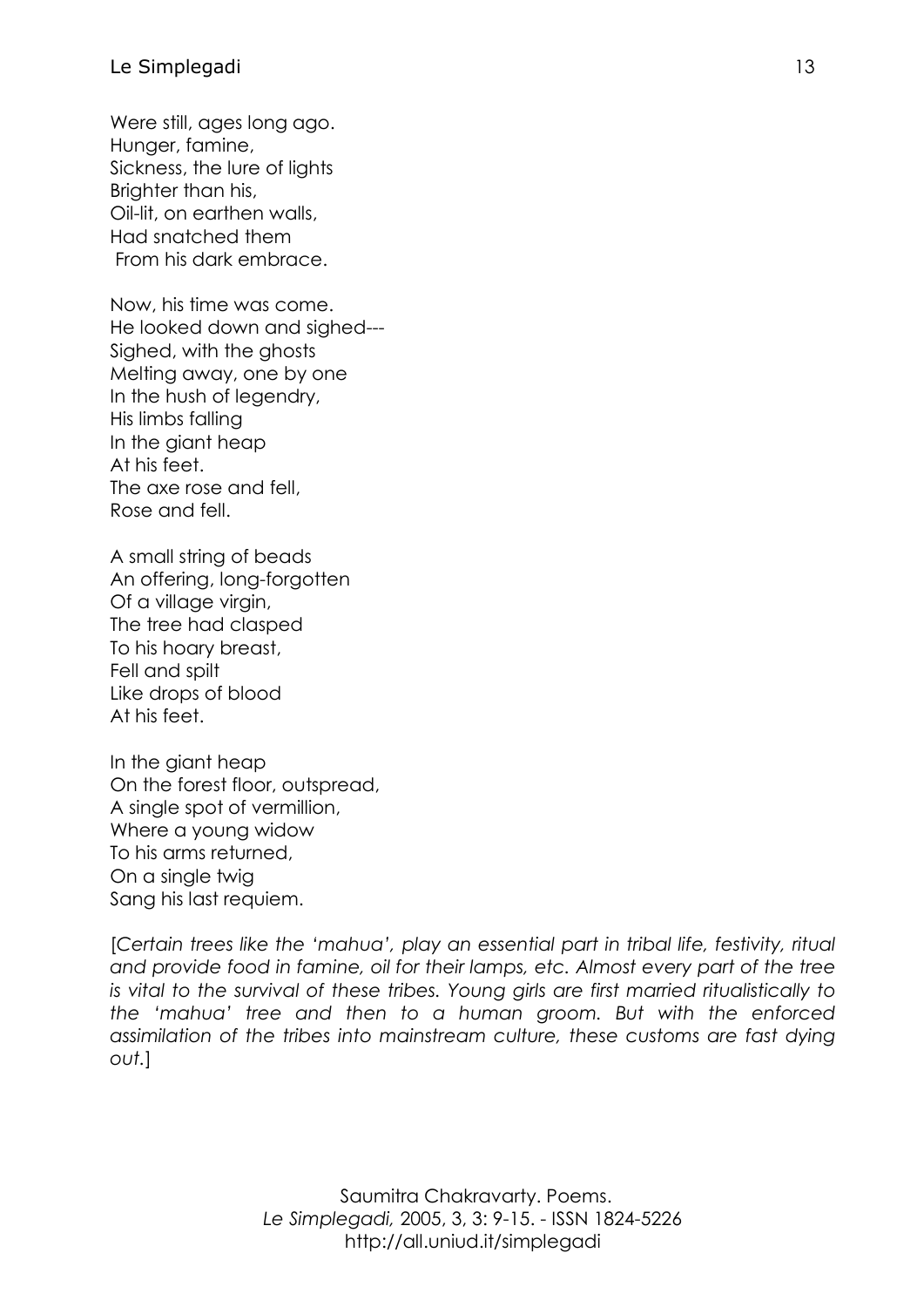# **The Eunuch**

Somewhere on the inner page, Between front and centre, it was; Glanced at, shrugged, forgotten. Though the cameras had zoomed in At the time, impaled her in a flash.

They took all she had. Shame was her birthright, The lurid red, her wages of shame. The widow hugs her weeds of white, White, the virgin's proud cocoon. For the eunuch, white is but a shroud. They took all she had, Her blackened tresses, her gaudy wares, Her refuge, her sex, her name.

Eve sprang from Adam's rib; Ardhanareeshwara, most revered lord With but one breast, half a genital Stands forever engraved in stone: All- embracing, androgynous, complete. Tiresias, switching worlds and sexes, Blind as he was, was a seer. Were they ever at home in either?

Shikhandi, blessed of the Yaksha, The mighty Bhishma felled, Gave Amba, her bitter-sweet nectar of revenge: A fractured human identity--- Two selves, two banks of a river, One high-up, cloud-kissing, male The other, lowly, plain; And yet, they say, the two halves Reached out, fused, embraced, Gave the blind seer, his vision.

The eunuch's two uneasy halves Do not, however, make a whole; One turns its back on the other. The trusted 'khoja', sexless guardian Of a thousand nights, Privy to a thousand sighs, Never breathed one, Not one, of his own desire.